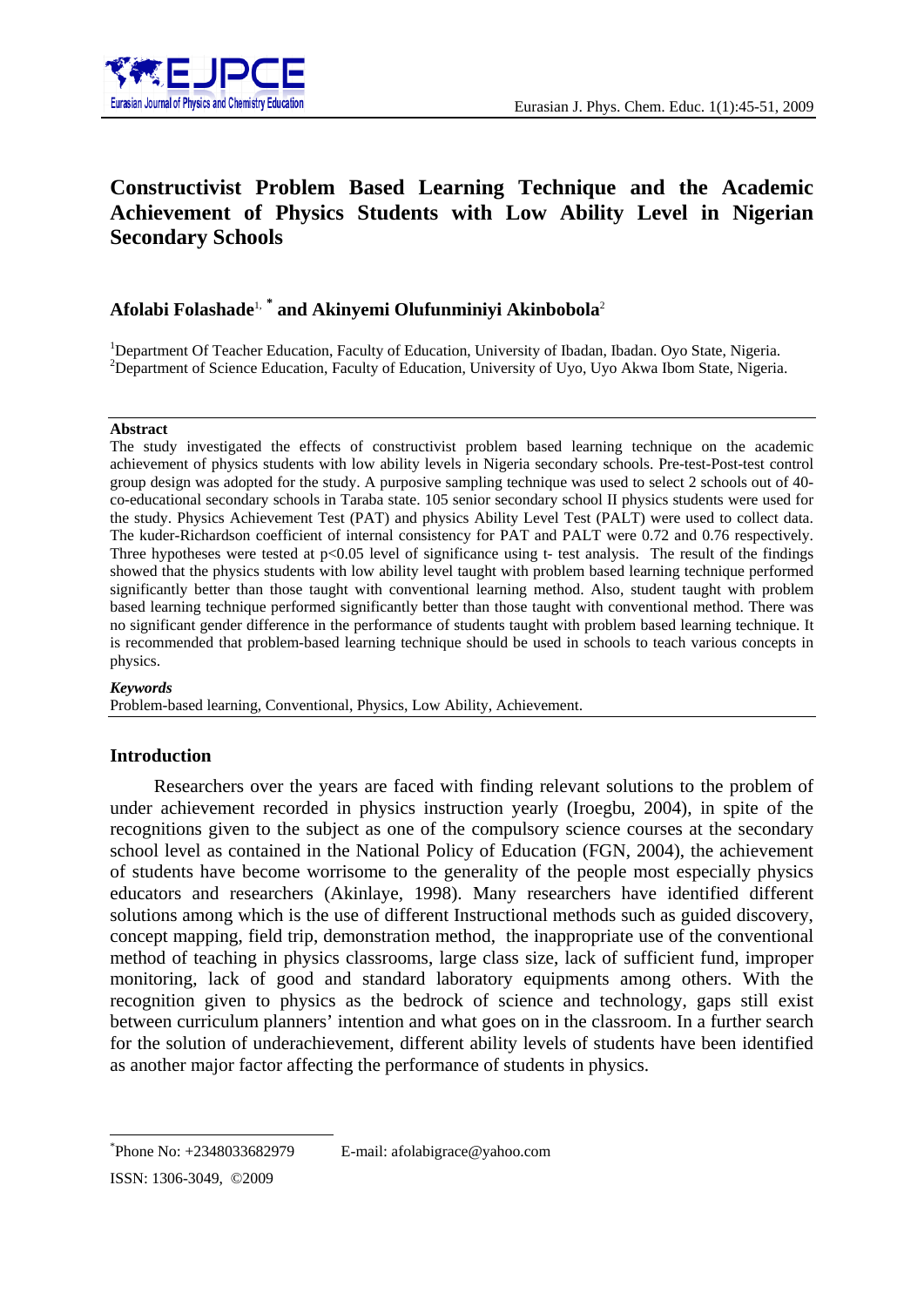Alant, (2004) studied students' intellectual ability and discovered that students' of varying ability levels performed differently depending on the type of method of instruction. Adesoji (2002) opined that students are not the same especially when we find out the rate at which facts and principles in sciences are been assimilated. This implies that the rate of which an individual performs his specific task differs. The ability level of student is a construct of its academic achievement (Aremu, 2001). Salami (2000) discovered that students' performance depends on its cognitive ability. Studies have shown that learners are qualitatively different in their ability levels and in learning problems (Adesoji, 1997; Chang & Mao, 1998; Iroegbu, 1998). Iroegbu (1998) ascertained that method of instruction can improve the achievement of students with low ability levels). Adesoji (1995, 1997) discovered that problem solving strategies were effective in teaching students of different ability levels.

Okebukola (1992) confirmed that the use appropriate instructional strategies can influence the performances of low achieving students. However, Divers, Asoko, Oldham, Leach, Scott and Mortimer (1994) discovered that learning can be made successful in science classrooms when more emphasise are laid on prior knowledge rather than the students' cognitive level.

Constructivist learning is based on cognitive theory of learning which holds that learning takes place as a result of intuition that is, the individual intuitively bring a number of events together to serve a purpose in solving a particular problem at a particular time. Problem based learning is an example of constructivist learning strategy which poses significant contextualized real world situations and providing resources, guidance, and instruction to learning as they develop content knowledge and problem solving skills(Yager,1991). Maloney (1994) defined problem based learning as a strategy that consists of carefully selected and designed problems that demand from the learner acquisition of critical knowledge, problem solving proficiency, self-directed learning strategies, and team participation skills. It reduces teacher's instruction where learners are seen as active listeners and passively involved in classroom activities as in the case of conventional method.

Problem based learning has been used effectively in medical schools which have been found to be effective and enhances retention and studies have also shown that problem based learning leads to an understanding of physics (Maloney, 1994; Hobden, 1999; Gaigher, 2004). The researcher is hereby optimistic that if PBL can be used appropriately in physics classroom it will bridge the existing gaps and further improve the students achievement most especially students with low ability level.

### **Statement of The Problem**

For more than a decade now, the different instructional strategies employed in teaching physics have not improved students' achievement in the subject to an appreciable extent. It is therefore, pertinent at this critical time when high premium is placed on science and technology as the bedrock of national development and advancement to search for an approach for teaching physics in order to enhance maximum outcome.

# **Purpose of Study**

The study is design to achieve the following objectives:

(1) To investigate the extent to which the use of problem based learning technique will enhance the academic achievements of students with low ability level and those taught with conventional method in physics.

(2) To compare the academic achievements of physics students taught with problem based learning technique and those taught with conventional learning method.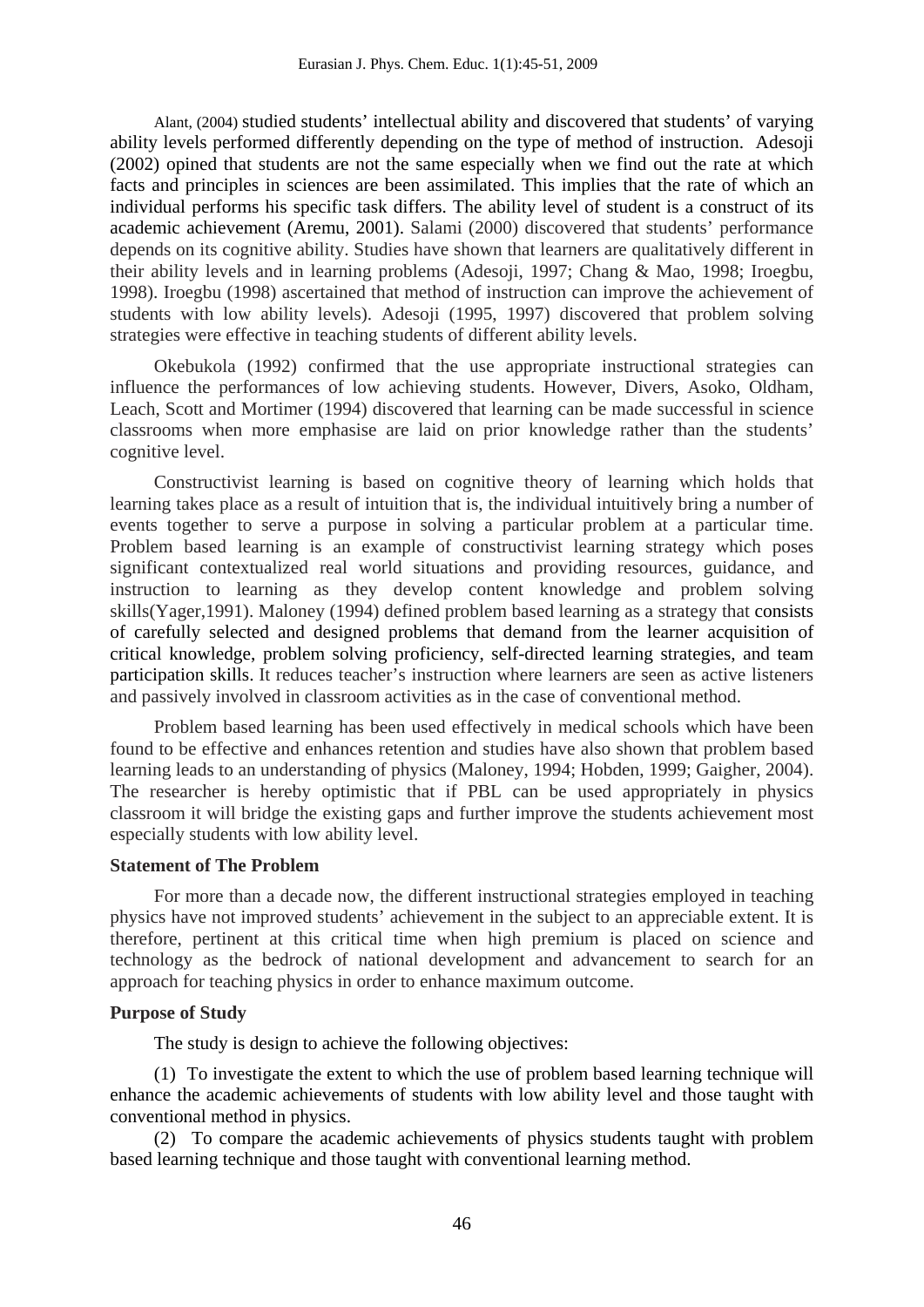(3) To compare the academic achievements of male and female physics students taught with problem based learning technique and those taught with conventional learning method.

# **Hypotheses**

(1) There is no significant difference between academic achievements of physics students taught with problem based learning technique and those taught with conventional method.

(2) There is no significant difference between the academic achievements of low ability physics students taught with problem based learning technique and those taught with conventional method.

(3) There is no significant difference between the academic achievements of male and female low ability physics students taught with problem-based learning technique.

# **Method**

The research design adopted for this study was pre-test-post-test control design.

# **Population**

The population of the study comprised of all the senior secondary school two (SSII) physics students in all the 40 co-educational secondary schools in Taraba state Nigeria. The population was 320 senior secondary school two (SS II) physics students.

# **Sample and Sampling Technique**

105 physics students were used for the study. This comprised of 55 male and 50 female students. A purposive sampling technique was used to select schools from the target population. The criteria used for the selection includes:

(1)Schools that have at least one graduate physics teacher with at least two years of teaching experience.

(2) Schools that have well equipped and functional physics laboratory.

(3) Schools that are currently presenting candidates for senior secondary school certificate examination (SSCE).

Five (5) schools met the criteria. From the schools that met the criteria, two schools were randomly chosen and they were randomly assigned to problem-based learning technique and conventional learning method. 51students were used for the study in problem-based learning technique while 54 were used for conventional learning method respectively in their intact classes.

# **Instrumentation and Validation**

The instrument used to measure student achievement test and ability test were developed by the researcher and were validated by two physics experts and educational evaluator. The instruments used for the study are Physics Achievement Test (PAT) and Physics Ability Level Test (PALT). Each instrument was a 50- multiple choice questions constructed on the concept of waves. The instruments were trial tested to establish reliability. One of the schools that met the criteria but not used for the main study was used for the trial testing study. Kuder-Richardson formula 21 (K-R 21) was used to calculate the reliability coefficient of the two instrument and the coefficient of internal consistency for PAT and PAL was 0.72 and 0.76 respectively.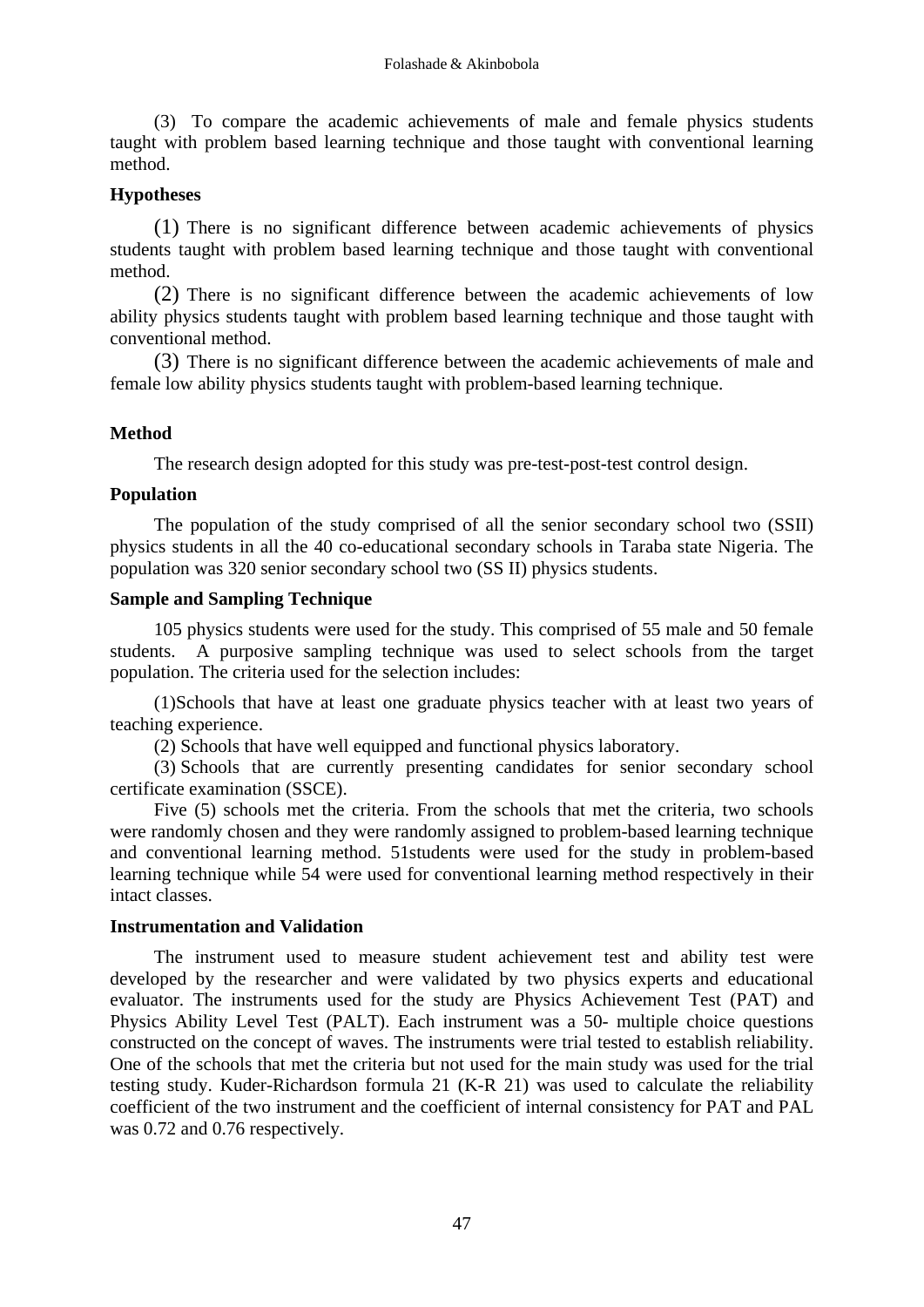#### **Research Procedure**

The Physics Achievement Test (PAT) was initially administered to the groups as pretest and the scores were used for comparability. The Physics Ability Level Test (PALT) was administered to the treatment groups and the results were used to classify students into different ability group that is, high ability, average ability and low ability levels. Students of different ability levels were placed together in small groups with special focus on low ability students which comprises of four students per group. Physics teachers in each school were used as research assistants to each of the treatment groups in other to ensure teachers' quality. They were given detailed instructions with lesson packages on how to teach each group on the concept of waves. Each group were graded at the end of the lesson based on their performances. The two groups were taught the concept of waves using the same content outline and the teaching of the concept lasted in each group for the period of four weeks. After the treatment, post-test was administered to the two groups and the scores were subjected to statistical analysis.

#### **Data Analysis**

Analysis was carried out using T- test. The three hypotheses generated formulated at p<0.05 alpha levels.

#### **Results**

#### **Hypotheses I**

There is no significant difference between academic achievements of physics students taught with problem based learning technique and those taught with conventional method. The result is presented in Table 1.

**Table 1.** Analysis of significant difference between academic achievements of physics students taught with PBL and Conventional method.

| Learning      | N           |       | S. D | DF  | t-cal | t-critical | Decision at |  |
|---------------|-------------|-------|------|-----|-------|------------|-------------|--|
| Technique     |             |       |      |     |       |            | p<0.05      |  |
| Problem based |             | 42.68 | 3.48 | 103 | 8.99  | 1.96       | $\ast$      |  |
| Conventional  | 54          | 36.42 | 3.64 |     |       |            |             |  |
| .             | _ _ _ _ _ _ |       |      |     |       |            |             |  |

 $*$ = significant at p<0.05 alpha level

The result of the analysis in Table 1 showed that the calculated t-value of 8.99 was greater than the critical t-value of 1.96. Therefore, the null hypothesis which stated that there is no significant difference between academic achievements of physics students taught with problem based learning technique and those taught with conventional method was rejected. This implies that there is a significant difference between the academic achievements of physics students taught with problem based learning technique and those taught with conventional method.

#### **Hypotheses II**

There is no significant difference between the academic achievements of low ability physics students taught with problem based learning technique and those taught with conventional method. The result is represented in Table 2.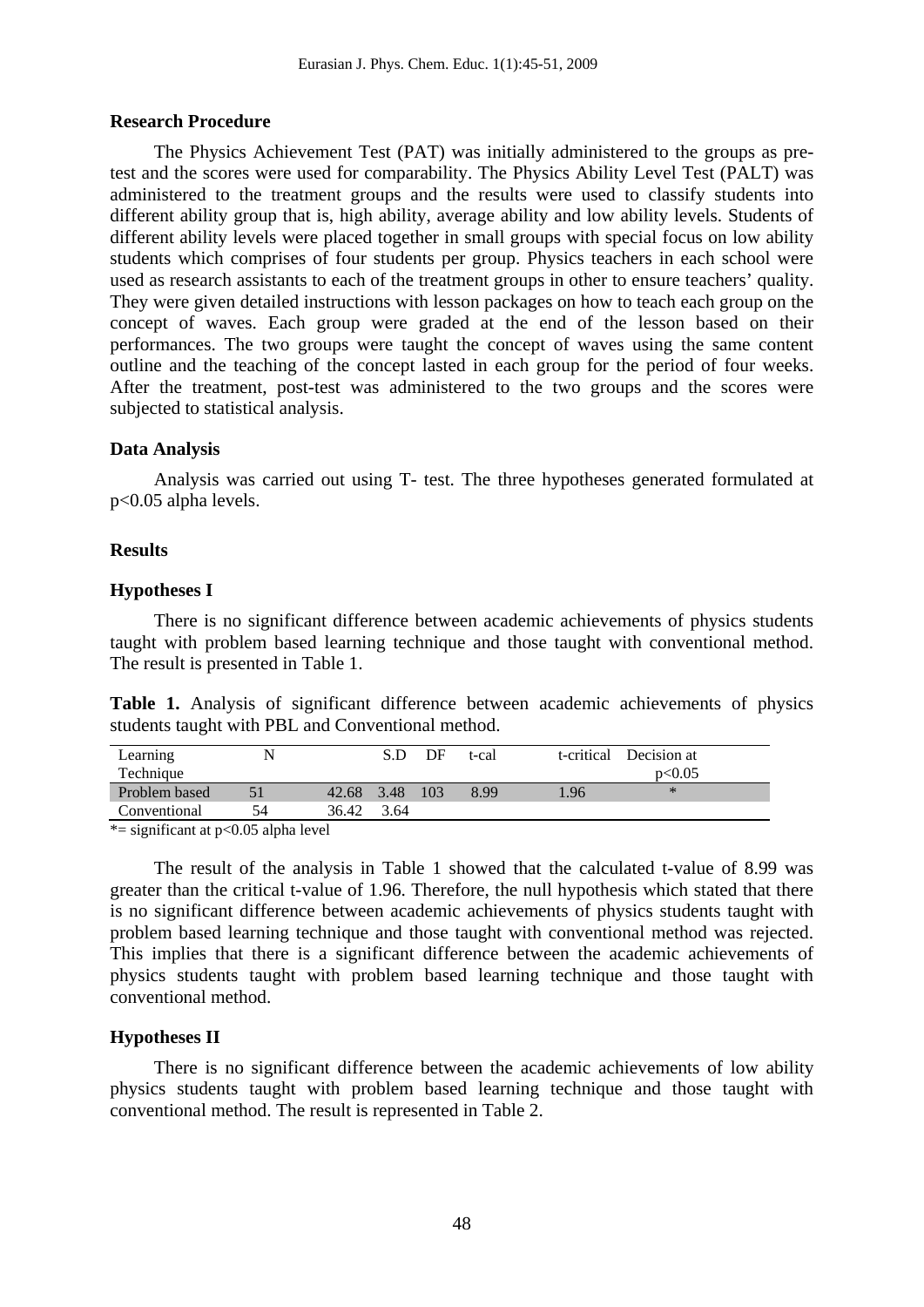| Learning technique N |    |          | S.D. | DF | t-cal | P < 0.05 | t-critical Decision at |  |
|----------------------|----|----------|------|----|-------|----------|------------------------|--|
| Problem<br>hased     |    | 31 32.84 | 3.25 | 64 | 4.93  | 196      | $\ast$                 |  |
| Conventional         | 35 | 28.75    | 3.46 |    |       |          |                        |  |

**Table 2.** Analysis of significant difference between the achievements of low ability students taught with PBL and conventional method.

 $*$ = Significant at p<0.05 alpha level

The result of the analysis in Table 2 showed that the calculated t-value of 4.93was greater than the critical t-value of 1.96. Therefore, the null hypothesis which stated that there is no significant difference between the academic achievements of low ability physics students taught with problem based learning technique and those taught with conventional method was rejected. This shows that there is a significant different between the academic achievements of low ability physics students taught with problem based learning technique and those taught with conventional method.

### **Hypotheses III**

There is no significant difference between the academic performance of male and female low ability physics students taught with problem based learning technique. The result in Table 3

Table 3. Analysis of significant difference between the achievements of low ability students taught with PBL.

| Gender N    |          | <b>SD</b> | DF. |                   | t-cal. t-critical | Decision at |  |
|-------------|----------|-----------|-----|-------------------|-------------------|-------------|--|
|             |          |           |     |                   |                   | P<0.05      |  |
| <b>Boys</b> | 14 33.50 | 3.20      |     |                   |                   |             |  |
|             |          |           | 29  | $\overline{1.13}$ | 2.05              | <b>NS</b>   |  |
| Girls       | 17 32.18 | 3.30      |     |                   |                   |             |  |

 $NS= Not$  significant at  $p<0.05$  alpha level

The result of the analysis in Table 3 showed that the calculated t-value of 1.13 was less than the critical t-value of 2.05. Therefore, the null hypothesis which stated that there is no significant difference between the academic achievements of low ability physics students taught with problem based learning technique was not rejected. This indicates that there is no significant difference between the academic achievements of physics students taught with problem based learning technique.

#### **Discussion**

The analysis in table 1 showed that the physics students taught with problem-based learning technique performed better than those taught with conventional method. The result was in line with Agbayewa, (1996), Adesoji, (1997), Iroegbu, (1998) they found out that students that are exposed to problem-based learning strategy performed significantly better than those exposed to conventional method. It promotes empowerment and self-reliance and significantly elevates the self-confidence of the learner which cannot be obtainable by using conventional method.

It is glaring from the analysis on Table 2 that there was a significant difference in the academic achievement of low ability physics students taught with problem-based technique and those taught with conventional method. The results in agreement with Carin, (1993), Adesoji, (1997) that reported that students performed well in solving problems when exposed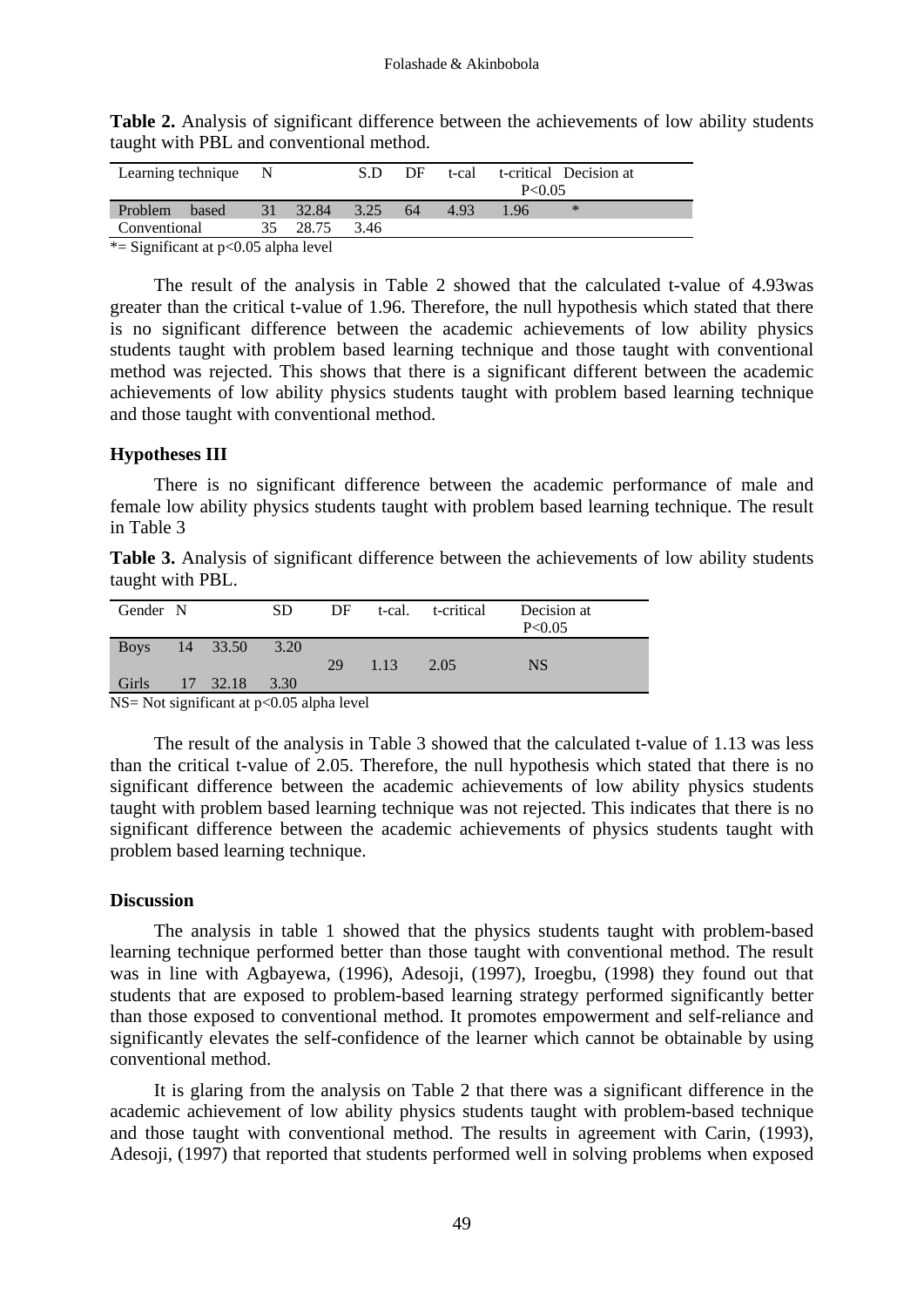to problem solving technique and which has been shown to enhance students' performance in science related subjects.

Table 3 Analysis showed that there is no significant difference in the academic achievement of male and female physics students taught with problem-based learning technique. The results in agreement with Akinbobola (2004) that found out that gender have no significant effect on the performance of physics students. Also, (Taber, 1991), Iroegbu, (1998), which found out that gender, has no effect on the academic achievement of physics' students taught problem based learning.

# **Conclusion**

Based on the findings of this research, the following conclusions were made:

**1.** Problem-based learning technique is more effective in teaching and learning of physics and science subjects in particular than the conventional method.

**2.** problem-based learning technique exposed to students more to realities of life and tend to work as scientist and acquire knowledge by themselves which the teacher only correct their miss conceptions.

**3.** The performances of male and female students are not significantly better than their female counterparts when they are taught with problem-based learning technique.

**4.** problem-based removes teacher as a dictator and sole owner of knowledge which render students passive. Students are actively involved in problem-based learning technique which is not so in conventional learning method.

**5.** Problem-based equalizes interactions between male and female physics students.

**6.** Problem based learning technique improves the academic achievement of low ability physics students in which when adopted in our schools it will improve the performance of students in public exams like WAEC, NECO which is a great concern to educators.

# **Recommendations**

**1.** Physics teachers should adopt the use of problem-based learning technique at all levels of learning.

**2.** Classroom and physics laboratory should be arranged in such away to give room for effective interaction among students.

**3.** problem-based learning technique should be adopted in schools, these allows students interactions and encourages higher order thinking level.

# **References**

- Adesoji, F.A. (1995). Students' ability levels and their competences in a self-directed problem-solving task. *Ife Journal of Curriculum Studies and Development,*1(1),55-61.
- Adesoji, F.A. (1997). Average students and effectiveness of problem-solving instructional strategies*. Ife Journal of Educational Studies*,4(1),16-19.
- Adesoji, F.A (2002).Modern strategies in the teaching of integrated science. In S.O Ayodele (Ed.), *Teaching strategies for Nigeria secondary school*. Ibadan: Power House Press Publishers p.205-212.
- Agbayewa, J.O. (1996). The effects of enhanced problem-solving instructional strategy on students'concept learning in secondary school physics. *Research in Curriculum Studies,*1(1):43-46.